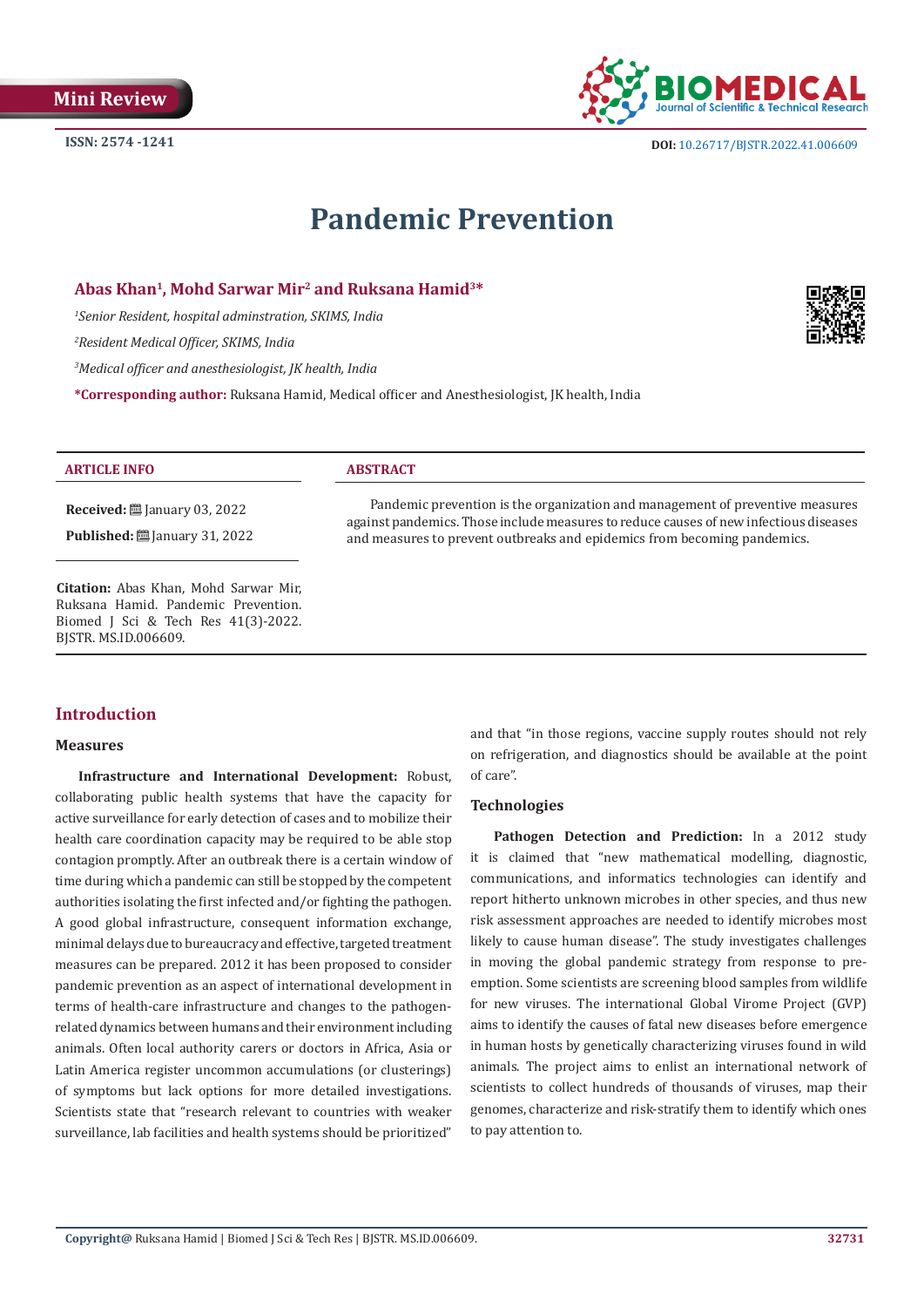However, some infectious disease experts have criticized the project as too broad and expensive due to limited global scientific and financial resources and because only a small percentage of the world's zoonotic viruses may cross into humans and pose a threat. They argue for prioritizing rapidly detecting diseases when they cross into humans and an improving the understanding of their mechanisms. A successful prevention of a pandemic from specific viruses may also require ensuring that it does not re-emerge – for instance by sustaining itself in domestic animals. Pathogen detection mechanisms may allow the construction of an early warning system which could make use of artificial intelligence surveillance and outbreak investigation. Edward Rubin notes that after sufficient data has been gathered artificial intelligence could be used to identify common features and develop countermeasures and vaccines against whole categories of viruses.

It might be possible to predict viral evolution using machine learning. In April 2020 it was reported that researchers developed a predictive algorithm which can show in visualizations how combinations of genetic mutations can make proteins highly effective or ineffective in organisms – including for viral evolution for viruses like SARS-CoV-2.` In 2021, pathogen researchers reported the development of machine learning models for genome-based early detection and prioritization of high-risk potential zoonotic viruses in animals prior to spillover to humans which could be used for virus surveillance for (i.a.) measures of "early investigation and outbreak preparedness" and, according to the study, would have been capable of predicting SARS-CoV-2 as a high-risk strain without prior knowledge of zoonotic SARS-related corona viruses. An artificial "global immune system"-like technological system that includes pathogen detection may be able to substantially reduce the time required to take on a biothreat agent.

A system of that sort would also include a network of welltrained epidemiologists who could be rapidly deployed to investigate and contain an outbreak. Funding for the United States' PREDICT government research program that sought to identify animal pathogens that might infect humans and to prevent new pandemics was cut in 2019. Funding for United States' CDC programs that trained workers in outbreak detection and strengthened laboratory and emergency response systems in countries where disease risks are greatest to stop outbreaks at the source was cut by 80% in 2018. Despite recent advances in pandemic modeling, experts using mostly experience and intuition are still more accurate in predicting the spread of disease than strictly mathematical models.

**Crispr-Based Immune Subsystems:** In March 2020 scientists of Stanford University presented a CRISPR-based system, called PAC-MAN (Prophylactic Antiviral Crispr in human cells), that can find and destroy viruses *in vitro*. However, they weren't able to test PAC-MAN on the actual SARS-CoV-2, use a targeting-mechanism that uses only a very limited RNA-region, haven't developed a

system to deliver it into human cells and would need a lot of time until another version of it or a potential successor system might pass clinical trials. In the study published as a preprint they write that it could be used prophylactically as well as therapeutically. The CRISPR-Cas13d-based system could be agnostic to which virus it's fighting so novel viruses would only require a small change. In an editorial published in February 2020 another group of scientists claimed that they have implemented a flexible and efficient approach for targeting RNA with CRISPR-Cas13d which they have put under review and propose that the system can be used to also target SARS-CoV-2 in specific.

There have also been earlier successful efforts in fighting viruses with CRISPR-based technology in human cells. In March 2020 researchers reported that they have developed a new kind of CRISPR-Cas13d screening platform for effective guide RNA design to target RNA. They used their model to predict optimized Cas13 guide RNAs for all protein-coding RNA-transcripts of the human genome's DNA. Their technology could be used in molecular biology and in medical applications such as for better targeting of virus RNA or human RNA. Targeting human RNA after it's been transcribed from DNA, rather than DNA, would allow for more temporary effects than permanent changes to human genomes. The technology is made available to researchers through an interactive website and free and open source software and is accompanied by a guide on how to create guide RNAs to target the SARS-CoV-2 RNA genome. Scientists report to be able to identify the genomic pathogen signature of all 29 different SARS-CoV-2 RNA sequences available to them using machine learning and a dataset of 5000 unique viral genomic sequences. They suggest that their approach can be used as a reliable real-time option for taxonomic classification of novel pathogens.

**Testing and Containment:** Timely use and development of quick testing systems for novel virus in combination with other measures might make it possible to end transmission lines of outbreaks before they become pandemics. A high discoveryrate is important for tests. For instance this is the reason why no thermal scanners with a low discovery-rate were used in airports for containment during the 2009 swine flu pandemic.[39] The German program Infect Control 2020 seeks to develop strategies for prevention, early recognition and control of infectious diseases. In one of its projects "HyFly" partners of industry and research work on strategies to contain chains of transmission in air traffic, to establish preventive countermeasures and to create concrete recommendations for actions of airport operators and airline companies. One approach of the project is to detect infections without molecular-biological methods during passenger screening. For this researcher of the Fraunhofer-Institute for cell therapy and immunology are developing a non-invasive procedure based on ion-mobility spectrometry (IMS).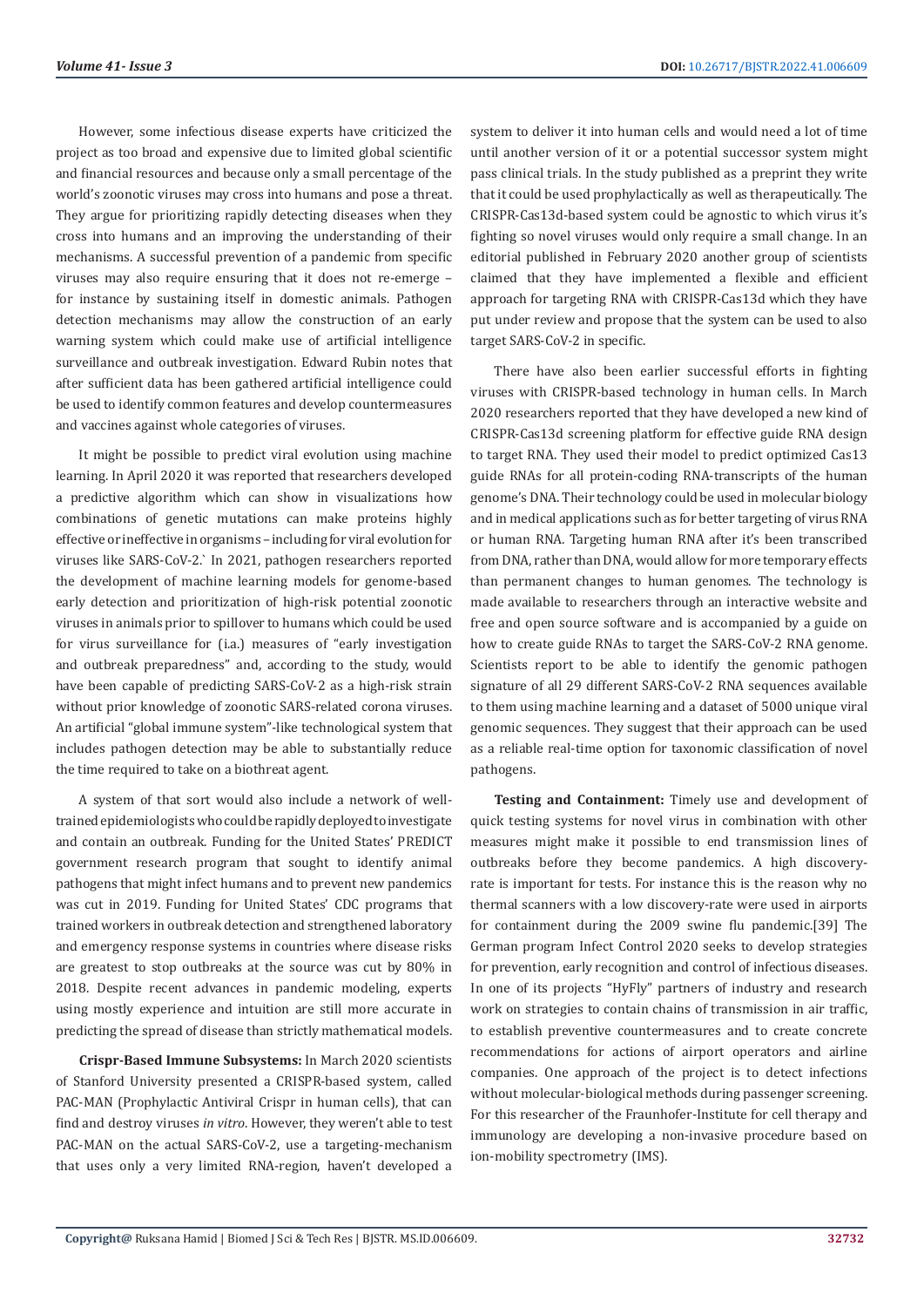#### **Surveillance and Mapping**

**Viral Hotspots and Zoonotic Genomics:** Monitoring people who are exposed to animals in viral hotspots – including via virus monitoring stations – can register viruses at the moment they enter human populations - this might enable prevention of pandemics. The most important transmission pathways often vary per underlying driver of emerging infectious diseases such as the vectorborne pathway and direct animal contact for land-use change – the leading driver for emerging zoonoses by number of emergence events as defined by Jones et al. (2008). 75% of the reviewed 1415 species of infectious organisms known to be pathogenic to humans account for zoonoses by 2001. Genomics could be used to precisely monitor virus evolution and transmission in real time across large, diverse populations by combining pathogen genomics with data about host genetics and about the unique transcriptional signature of infection. The "Surveillance, Outbreak Response Management and Analysis System" (SORMAS) of the German Helmholtz-Zentrum für Infektionsforschung (HZI) and Deutsches Zentrum für Infektionsforschung (DZIF), who collaborate with Nigerian researchers, gathers and analyzes data during an outbreak, detects potential threats and allows to initiate protective measures early. It's meant specifically for poorer regions and has been used for the fight against a monkeypox outbreak in Nigeria.

**Syndromic Surveillance and Border Control:** Expert on infectious diseases at the Johns Hopkins Center for Health Security, Amesh Adalja states that the most immediate way to predict a pandemic is with deeper surveillance of symptoms that fit the virus' profile. The scientific and technological ways of quickly detecting a spillover could be improved so that an outbreak can be isolated before it becomes an epidemic or pandemic. David Quammen states that he heard about the idea to develop technology to screen people at airport security points for whether or not they carry an infectious disease ten years ago and thought it was going to be done by now. Thermometers whose measurement data is directly shared via the Internet and medical guidance apps have been used to plot and map unusual fever levels to detect anomalous outbreaks. Various forms of data-sharing could be added to health care institutions such as hospitals so that e.g. anonymized data about symptoms and incidences found to be unusual or characteristic of a pandemic threat could enable high-resolution "syndromic surveillance" as an early warning system. In 1947, the World Health Organization established such a global network of some hospitals. Such sharing and off-site evaluation of symptoms and possibly related medical data may have complementary benefits such as improving livelihoods of workers who work with livestock and improving the accuracy, timeliness, and costs of disease prognoses.

**Mutation Surveillance:** In December 2020 during the COVID-19 pandemic national and international officials reported mutated

variants of SARS-CoV-2, including some with higher transmissibility and worldwide spread. While mutations are common for viruses and the spread of some of the virus' mutations have been tracked earlier, mutations that make it more transmittable or severe can be problematic. Resources for disease surveillance have improved during the pandemic so that medical systems around the world are starting to be equipped to detect such mutations with genomic surveillance in a manner relevant to pandemic mitigation and the prevention of sub-pandemics of specific variants or types of variants. As of December 2020, contemporary measures such as COVID-19 vaccines and medications seem to be effective in the treatment of infections with the tracked mutated variants compared to earlier forms that are closer to the original virus/es.

**Policy and Economics:** A 2014 analysis asserts that "the window of opportunity to deal with pandemics as a global community is within the next 27 years. Pandemic prevention therefore should be a critical health policy issue for the current generation of scientists and policymakers to address. A 2007 study warns that "the presence of a large reservoir of SARS-CoVlike viruses in horseshoe bats, together with the culture of eating exotic mammals in southern China, is a time bomb. The possibility of the reemergence of SARS and other novel viruses from animals or laboratories and therefore the need for preparedness should not be ignored". The US' National Security Council Directorate for Global Health Security and Biodefense, which worked on preparing for the next disease outbreak and preventing it from becoming an epidemic or pandemic, was closed in 2018.

**Environmental Policy and Economics:** Some experts link pandemic prevention with environmental policy and caution that environmental destruction as well as climate change drives wildlife to live close to people. For instance the WHO projects that climate change will also affect infectious disease occurrence. A 2016 study reviews literature on the evidences for the impact of climate change on human infectious disease, suggests a number of proactive measures for controlling health impacts of climate change and finds that climate change impacts human infectious disease via alterations to pathogen, host and transmission. Studies have shown that the risk of disease outbreaks can increase substantially after forests are cleared. According to Kate Jones, chair of ecology and biodiversity at University College London, the disruption of pristine forests driven by logging, mining, road building through remote places, rapid urbanisation and population growth is bringing people into closer contact with animal species they may never have been near before, resulting in transmission of diseases from wildlife to humans.

An August 2020 study published in Nature concludes that the anthropogenic destruction of ecosystems for the purpose of expanding agriculture and human settlements reduces biodiversity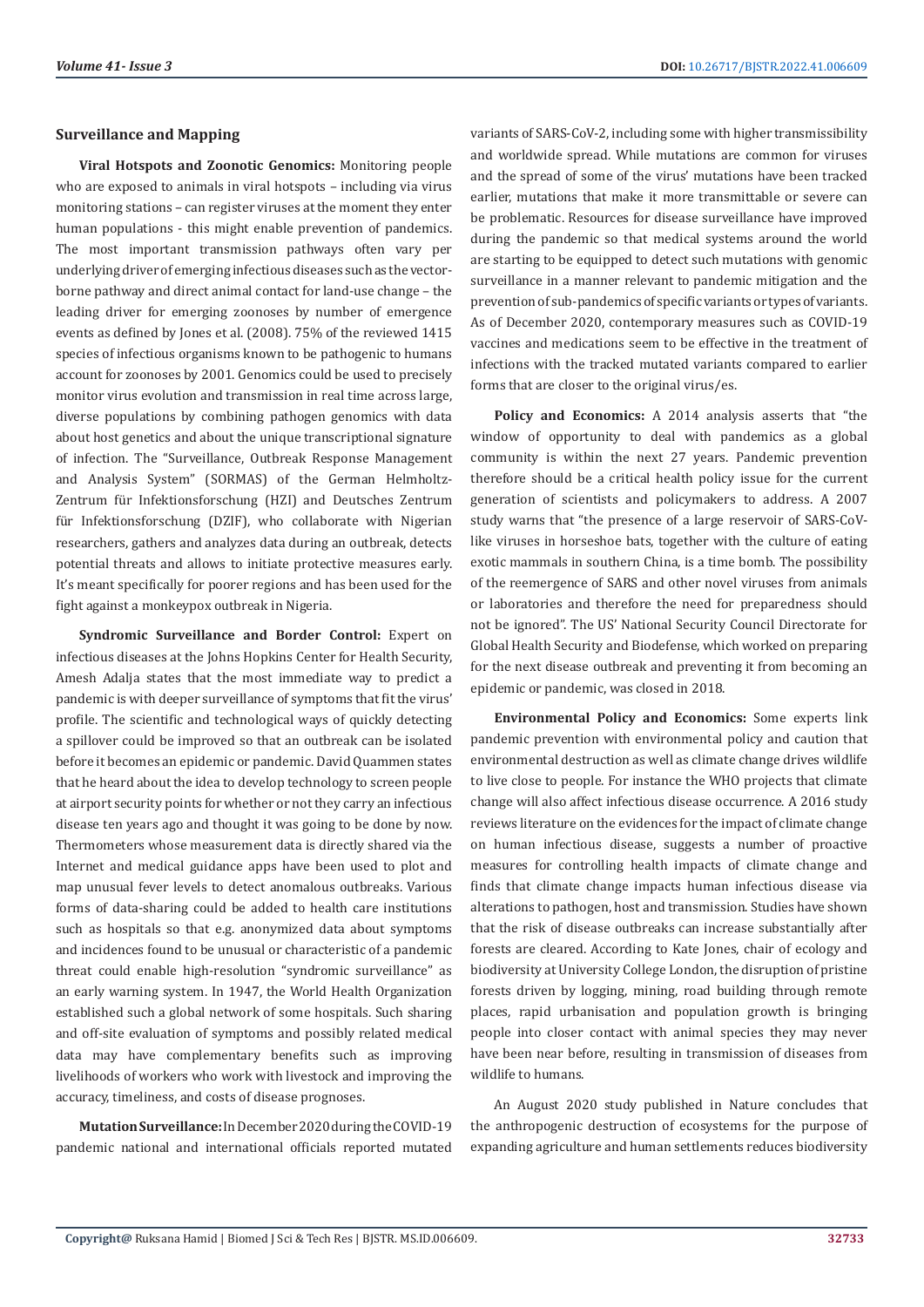and allows for smaller animals such as bats and rats, who are more adaptable to human pressures and also carry the most zoonotic diseases, to proliferate. This in turn can result in more pandemics. In October 2020, the Intergovernmental Science-Policy Platform on Biodiversity and Ecosystem Services published its report on the 'era of pandemics' by 22 experts in a variety of fields and concluded that anthropogenic destruction of biodiversity is paving the way to the pandemic era and could result in as many as 850,000 viruses being transmitted from animals – in particular birds and mammals – to humans. The increased pressure on ecosystems is being driven by the "exponential rise" in consumption and trade of commodities such as meat, palm oil, and metals, largely facilitated by developed nations, and by a growing human population.

According to Peter Daszak, the chair of the group who produced the report, "there is no great mystery about the cause of the Covid-19 pandemic, or of any modern pandemic. The same human activities that drive climate change and biodiversity loss also drive pandemic risk through their impacts on our environment." Stanford biological anthropologist James Holland Jones notes that humanity has "engineered a world where emerging infectious diseases are both more likely and more likely to be consequential", referring to the modern world's prevalent highly mobile lifestyles, increasingly dense cities, various kinds of human interactions with wildlife and alterations of the natural world. Furthermore, when multiple species that are not usually next to each other are driven to live closely together new diseases may emerge. Research shows that abundant animals, plants, insects, and microbes living in complex, mature ecosystems can limit the spread of disease from animals to people. The United Nations is formulating nature-focused action plans that could help to stop the next pandemic before it starts.

These strategies include conserving ecosystems and wilderness that are still untouched by human activity, and restoring and protecting significant areas of land and ocean (i.e. through protected areas). Protected areas (which may hold wildlife) also limits human presence and/or limits the exploitation of resources (including non-timber forest products such as game animals, furbearers). An article by the World Economic Forum states that studies have shown that deforestation and loss of wildlife cause increases in infectious diseases and concludes that the recovery from the COVID-19 pandemic should be linked to nature recovery, which it considers economically beneficial. A report by FAIRR global investor network found that more than 70% of the biggest meat, fish and dairy producers were in danger of fostering future zoonotic pandemics due to lax safety standards, closely confined animals and the overuse of antibiotics. Some have recommended food system-change, behaviour change, different lifestyle choices and altered consumer spending including moving away from factory farming and towards more plant-based diets. Some traditional

medicines (i.e. traditional African medicine, TCM) still use animalbased substances.

Since these can trigger zoonosis, a possible prevention could be changes to handbooks for practitioners of such traditional medicines (i.e. exclusion of animal-based substances). Senior adviser and veterinary epidemiologist at the National Food Institute at the Technical University of Denmark Ellis-Iversen states that in agricultural animal health "outbreaks of exotic disease in wellregulated countries rarely get big because we identify and control them right away". New York City's Bronx Zoo's head veterinarian Paul Calle states that usually emerging infectious diseases from animals are the result from wildlife consumption and distribution on a commercial scale rather than a lone person hunting to feed their family. Dennis Caroll of the Global Virome Project states that the "extractive industry — oil and gas and minerals, and the expansion of agriculture, especially cattle" are the biggest predictors of where spillovers can be seen.

**Biotechnology Research and Development Regulation:**  Toby Ord, author of the book The Precipice: Existential Risk and the Future of Humanity which addresses this issue, puts into question whether current public health and international conventions, and self-regulation by biotechnology companies and scientists are adequate. In the context of the 2019–2020 coronavirus pandemic Neal Baer writes that the "public, scientists, lawmakers, and others" "need to have thoughtful conversations about gene editing now". Ensuring the biosafety level of laboratories may also be an important component of pandemic prevention. This issue may have gotten additional attention in 2020 after news outlets reported that U.S. State Department cables indicate that, although there may be no conclusive proof at the moment, the COVID-19 virus responsible for the COVID-19 pandemic may, possibly, have accidentally come from a Wuhan (China) laboratory, studying bat coronaviruses that included modifying virus genomes to enter human cells, and determined to be unsafe by U.S. scientists in 2018, rather than from a natural source.

As of 18 May 2020, an official UN investigation into the origins of the COVID-19 virus, supported by over 120 countries, was being considered. United States' president Donald Trump claimed to have seen evidence that gave him a "high degree of confidence" that the novel coronavirus originated in the Chinese laboratory but did not offer any evidence, data or details, contradicted statements by the United States' intelligence community and garnered a lot of harsh criticism and doubts. As of 5 May, assessments and internal sources from the Five Eyes nations indicated that the coronavirus outbreak being the result of a laboratory accident was "highly unlikely", since the human infection was "highly likely" a result of natural human and animal interaction. Many others have also criticized statements by US government officials and theories of laboratory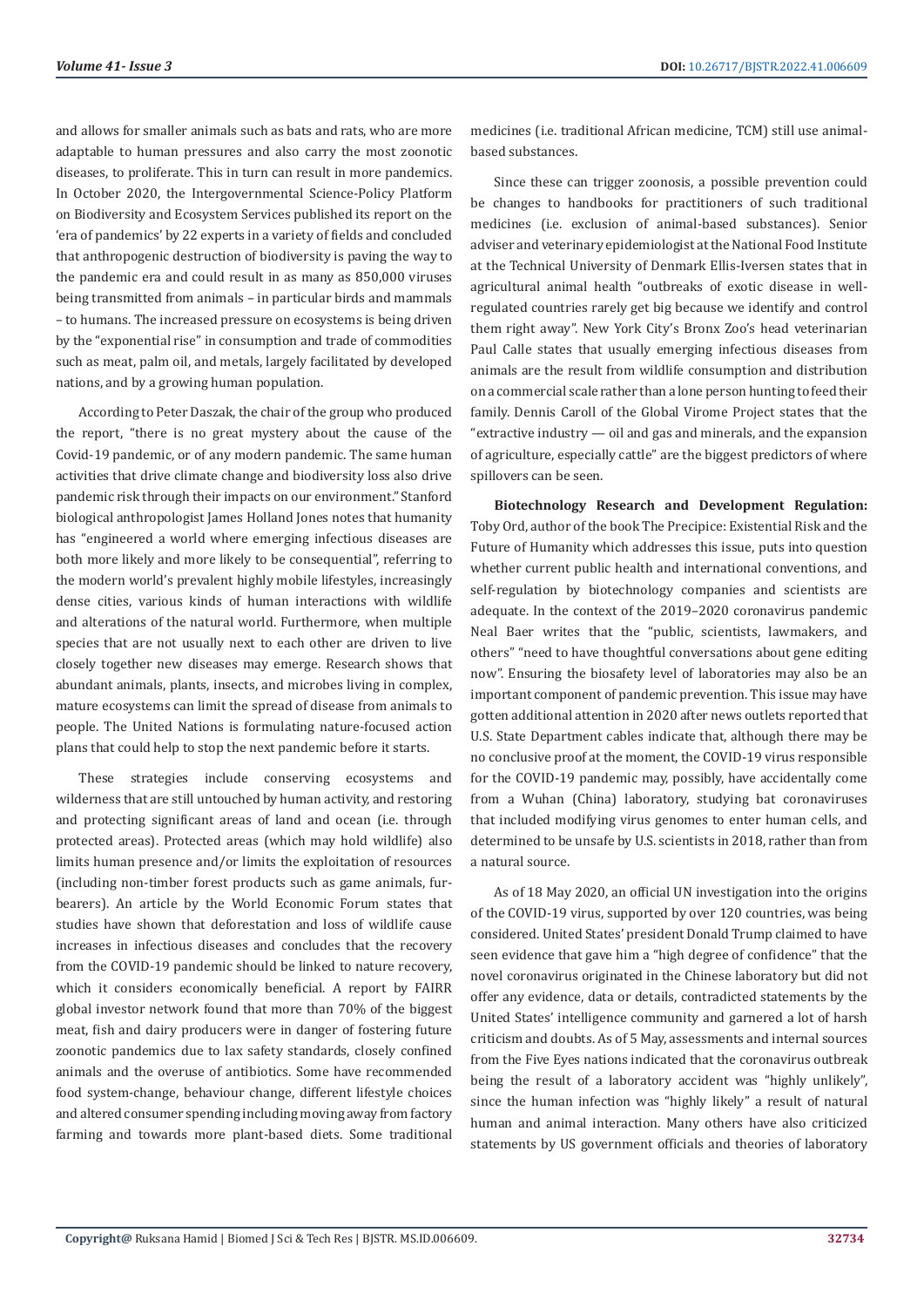release. Virologist and immunologist Vincent R. Racaniello said that "accident theories – and the lab-made theories before them – reflect a lack of understanding of the genetic make-up of Sars-CoV-2."

Virologist Peter Daszak stated that an estimated 1–7 million people in Southeast Asia who live or work in proximity to bats are infected each year with bat coronaviruses. In January 2021, the WHO's investigations into the origin of COVID-19 was launched. In early 2021, the hypothesis of a laboratory cause of the pandemic received renewed interest and expert consideration due to renewed media discussion. Martin Rees, author of the book Our Final Hour which also addresses this issue, states that while better understanding of viruses may allow for an improved capability to develop vaccines it may also lead to an increase in "the spread of 'dangerous knowledge' that would enable mavericks to make viruses more virulent and transmissible than they naturally are". Different accelerations and priorizations of research may however be critical to pandemic prevention. A multitude of factors shape which knowledge about viruses with different use-cases, including vaccine-development, can be used by whom. Rees also states that "the global village will have its village idiots, and they will have global range".

**Food Markets and Wild Animal Trade:** In January 2020 during the SARS-CoV 2 outbreak experts in and outside China warned that wild animal markets, where the virus originated from, should be banned worldwide. On January 26 China banned the trade of wild animals until the end of the coronavirus epidemic at the time. On February 24 China announced a permanent ban on wildlife trade and consumption with some exceptions.[103] Some scientists point out that banning informal wet markets worldwide isn't the appropriate solution as fridges aren't available in many places and because much of the food for Africa and Asia is provided through such traditional markets. Some also caution that simple bans may force traders underground, where they may pay less attention to hygiene and some state that it's wild animals rather than farmed animals that are the natural hosts of many viruses. UN biodiversity chief, bipartisan lawmakers and experts have called for a global ban of wet markets and wildlife trade. Jonathan Kolby cautions about the risks and vulnerabilities present in the massive legal wildlife trade.

International coordination The Global Health Security Agenda (GHSA) a network of countries, international organizations, NGOs and companies that aim to improve the world's ability to prevent, detect, and respond to infectious diseases. Sixty-seven countries have signed onto the GHSA framework. Funding for the GHSA has been reduced since the launch in 2014, both in the US and globally. In a 2018 lecture in Boston Bill Gates called for a global effort to build a comprehensive pandemic preparedness and response system. During the COVID-19 pandemic he called upon

world leaders to "take what has been learned from this tragedy and invest in systems to prevent future outbreaks". In a 2015 TED Talk he warned that "if anything kills over 10 million people in the next few decades, it's most likely to be a highly infectious virus rather than a war". Numerous prominent, authoritative, expert or otherwise influential figures have similarly warned about elevated, underprepared or contemporary risks of pandemics and the need for efforts on an "international scale" long before 2015 and since at least 1988 [1-3].

Some have provided suggestions for organizational or coordinative preparedness for pandemic prevention including a mechanism by which many major economic powers pay into a global insurance fund which "could compensate a nation for economic losses if it acts quickly to close areas to trade and travel in order to stop a dangerous outbreak at its source" or, similarly, sovereign or regional-level epidemic-insurance policies. International collaboration including cooperative research and informationsharing has also been considered vital. According to Senator Dianne Feinstein called for the creation of a new interagency government entity, the Center for Combating Infectious Disease which would combine analytical and operational functions "to oversee all aspects of preventing, detecting, monitoring, and responding to major outbreaks such as coronavirus" and get provided with data and expertise by the Centers for Disease Control and Prevention. John Davenport advises to abandon widespread libertarian ideology which, according to him, "denies the importance of public goods or refuses to recognize their scope."

According to the CDC, investing in global health security and improving the organization's ability to prevent, detect, and respond to diseases could protect the health of American citizens as well as avert catastrophic costs. Dennis Carroll argues for a "marriage" between scientific discovery and political decision-making and policy formulation. Artificial induction of immunity and/or biocides. Outbreaks could be contained or delayed – to enable other containment-measures – or prevented by artificial induction of immunity and/or biocides in combination with other measures that include prediction or early detection of infectious human diseases. In a preprint published on March 24, 2020 researchers suggested that the unique transcriptional signature of SARS-CoV-2 in the human immune system may be responsible for the development of COVID-19: SARS-CoV-2 did not induce the antiviral genes that code for type I and type III interferons. This could be relevant for the development or repurposing of treatments [4-6].

**Vaccination:** Development and provision of new vaccines usually takes years. The Coalition for Epidemic Preparedness Innovations, which was launched in 2017, works on reducing the time of vaccine-development. The Global Health Innovative Technology Fund (GHIT) is a public-private partnership fund which involves a